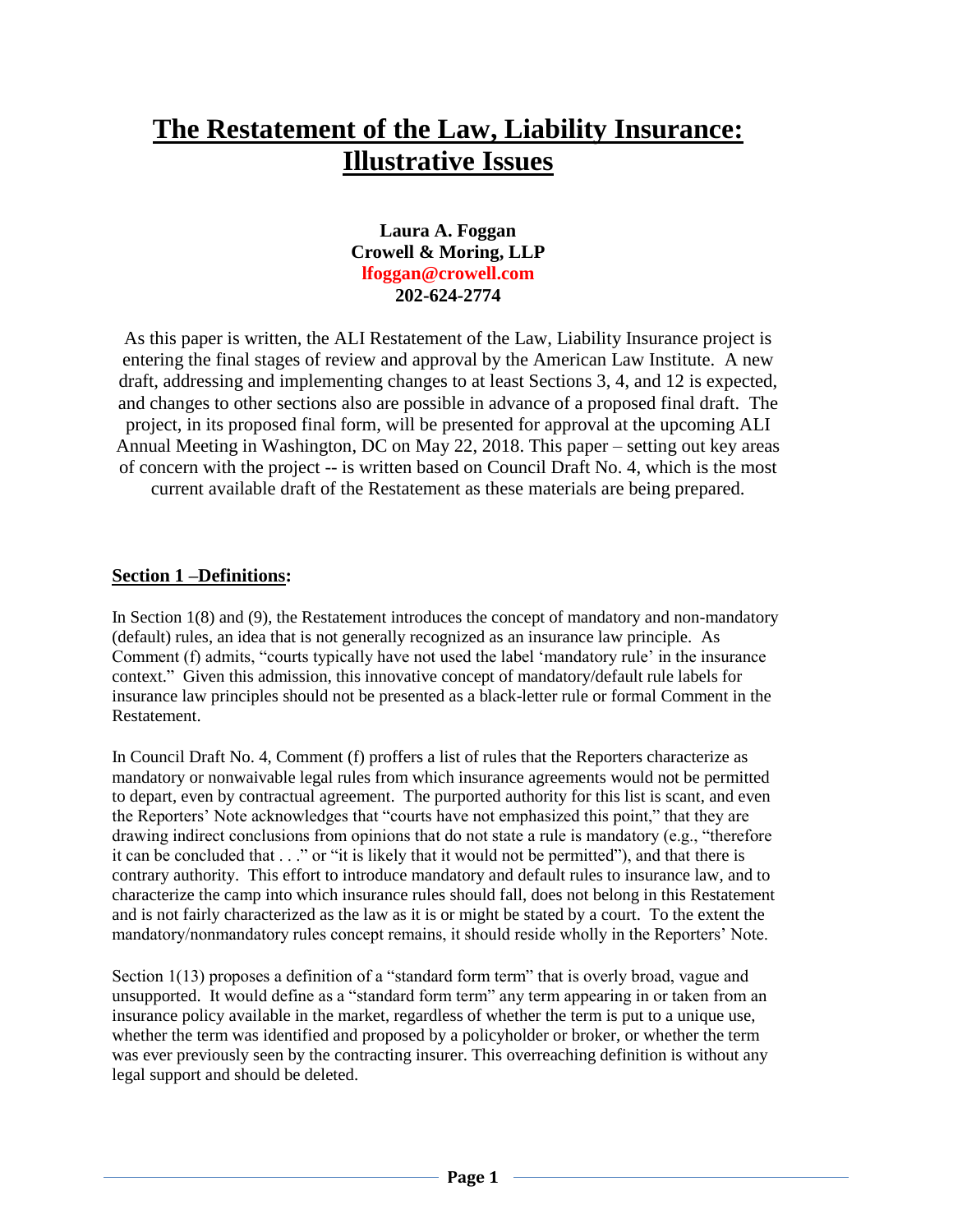### **Section 3: Plain Meaning Rule:**

Probably the most well-established and fundamental insurance law rule is that courts are to give an insurance contract its plain meaning. It would be a serious error for the ALI to publish the first ever Restatement devoted to any insurance law topic, and in doing so alter the most elemental rule found in insurance law. The plain meaning rule is critical to every insurance dispute. It lays the foundation for how all insurance policies are to be interpreted and therefore impacts all the remaining sections of the Restatement.

As a practical matter, judges in the overwhelming majority of jurisdictions have relied for decades on a rule permitting them to enforce clear policy terms without resort to extrinsic evidence. The overwhelming majority of American jurisdictions – more than 40 states that have considered the issue – requires courts to enforce unambiguous policy language and does not allow a party to use extrinsic evidence to alter the meaning of unambiguous policy terms. Further, even in those handful of minority jurisdictions where courts have permitted extrinsic evidence, the types of evidence and circumstances where such evidence may be admissible is far more circumscribed than what may be allowed under the draft's proposed rule. In Council Draft No. 4, under Section 3(2), in particular, an unambiguous insurance policy term will *not* be interpreted according to its plain meaning – or as written – if a "reasonable person in the policyholder's position would give the term a different meaning."

Discarding the settled "plain meaning rule" will bring uncertainty to widely-used terms in insurance agreements. Insurance terms will not be given their accepted and plain meaning, but will turn on different extrinsic evidence offered by each individual policyholder. Overall, this invites collateral litigation, uncertainty, and stunning new legal fees through the unavailability of summary judgment and the expansion of discovery and evidentiary disputes.

## **Section 4: Ambiguous Terms:**

In Council Draft No. 4, the black letter rules in subsections 4(1) and 4(2) set out the general rule that an ambiguous term is interpreted in favor of the party that did not supply it, unless that interpretation is unreasonable. However, subsection 4(3) goes much further, is unsupported by any law, and should be deleted. Subsection 4(3) states that what the Restatement broadly defines as a "standard form insurance policy term" will *always* be interpreted against the insurer in a dispute with its policyholder. Council Draft No. 4 compels this result, unless the policyholder has agreed otherwise in writing, even if the term was supplied by the policyholder and never otherwise used by the individual insurer in the dispute.

This is because in Section 1(13), a "standard form term" is broadly defined as "a term that appears in, or is taken from an insurance policy form (including an endorsement) that an insurer [apparently meaning *any* insurer, not *the* insurer] makes available for a non-predetermined number of transactions in the insurance market." Thus, a term is deemed a "standard form term" to be interpreted against an insurer, even if the term was chosen by the policyholder and not written or even previously used by the insurer to the dispute. There is no basis in existing insurance law for this anti-insurer principle of interpretation in subsection 4(3) and it does not belong in the Restatement.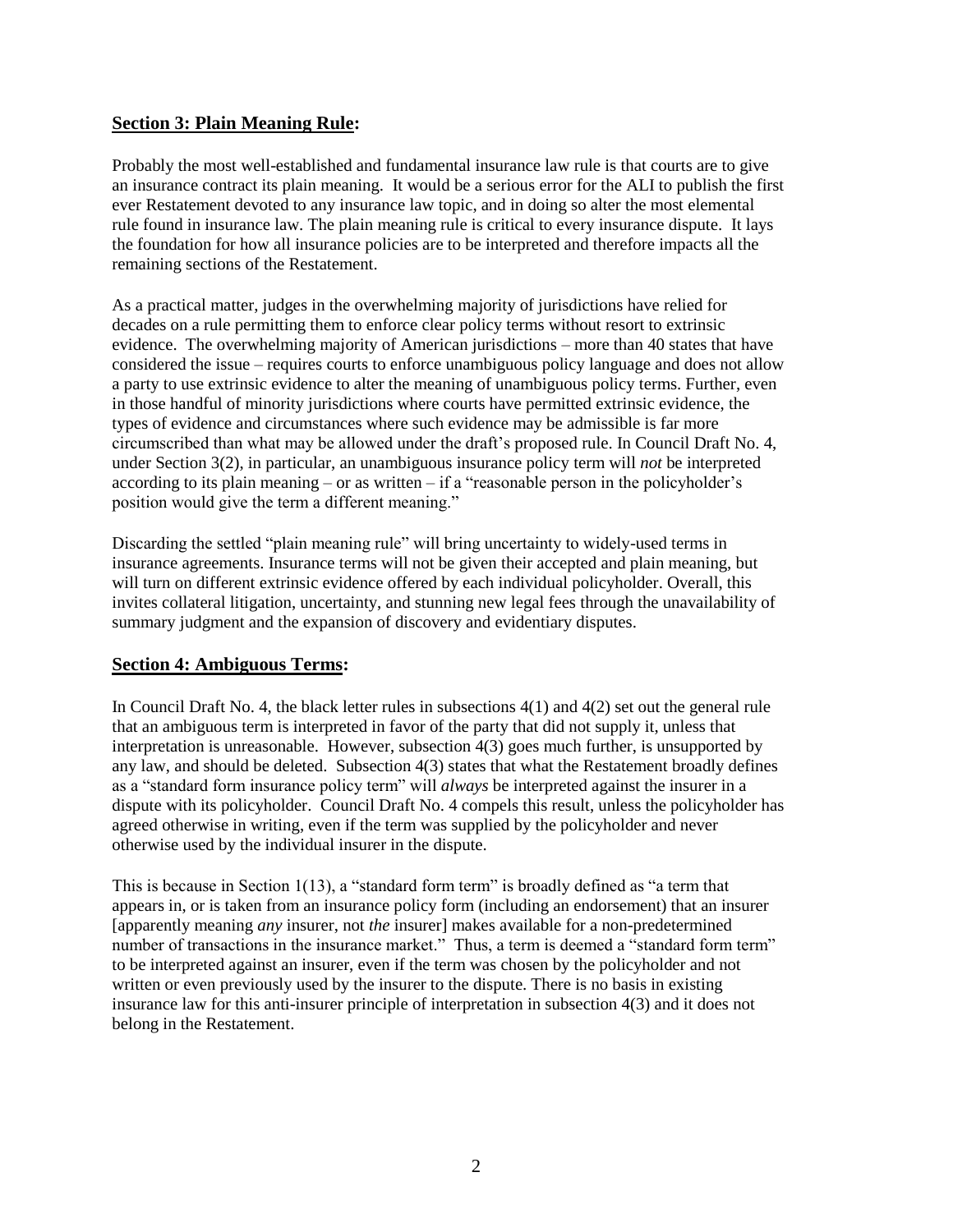# **Section 8: Materiality Requirement:**

Section 8 imposes a new "substantiality" requirement, not found in applicable statutes or prevailing common law, for determining whether an insured's misrepresentation was material, such that it may result in the denial of a claim or rescission of a policy. Under the prevailing common law test, if a fact would have influenced an insurer's decision whether or on what terms to accept the risk, it is material. A new "substantiality" test, requiring the insurer to show that a "reasonable insurer" in this insurer's position would not have issued the policy or would have issued it only under *substantially* different terms, is at odds with existing statutory and common law.

# **Section 12: Liability of Insurer for Conduct of Defense:**

As it stands in Council Draft No 4, Section 12 is without judicial precedent in insurance law. Nor has there been a breakdown in the normal recourse against the negligent lawyer to justify this new "remedy" of insurer liability for counsel's malfeasance. Under Section  $12(1)$ , the Restatement seeks to introduce agent-principal concepts into the tripartite relationship among insurers, policyholders and their defense counsel, a result not accepted by any court.

Under Section 12, an insurer would become liable for the independent negligence of professional attorneys. Under professional responsibility standards, defense counsel must exercise independent professional judgment. An insurer cannot control the attorney's decisions. Despite numerous submissions showing the lack of any case law support for these positions, as well as the tension between these new rules and the *Restatement Third, Law Governing Lawyers* and the rules of professional conduct governing lawyers, the Reporters propose to alter the rules that govern a lawyer's professional conduct in representing a client and create a new paradigm that no court has adopted.

## **Section 13: Conditions Under Which the Insurer Must Defend:**

In Section 13(2)(b), the Council Draft No. 4 includes a provision that a duty to defend attaches based on evidence (which is a basis for all or part of the action) which is known to the insurer and not contained in the complaint. Section 13(2)(b), however, changes "facts" outside the complaint that are known to the insurer to any "additional allegation" known to the insurer, suggesting that a duty to defend could be created by the mere allegation of the policyholder, a result wholly inconsistent with the law and very troubling in seemingly allowing the policyholder to manufacture a duty to defend based on allegations outside the complaint. The word "facts" should be reinstated in this subsection.

In Section 13(3), addressing an insurer's reliance on non-liability facts in determining the duty to defend, the Reporters forbid reliance on undisputed non-liability facts in determining the duty to defend, except in five cases. This would force a defense of uncovered claims. Existing law permits reliance on non-liability facts (such as date of notice) and prohibits reliance on facts that would contradict the complaint or that are at issue in the underlying claim, i.e., facts that are an element of either the cause of action or a defense in the underlying litigation.

Rather than follow the existing law, the Reporters propose to disallow consideration of facts not at issue in the underlying action against the insured in determining coverage, subject to five specific exceptions. No court has ever stated that only these five exceptions justify use of nonliability facts in determining a duty to defend.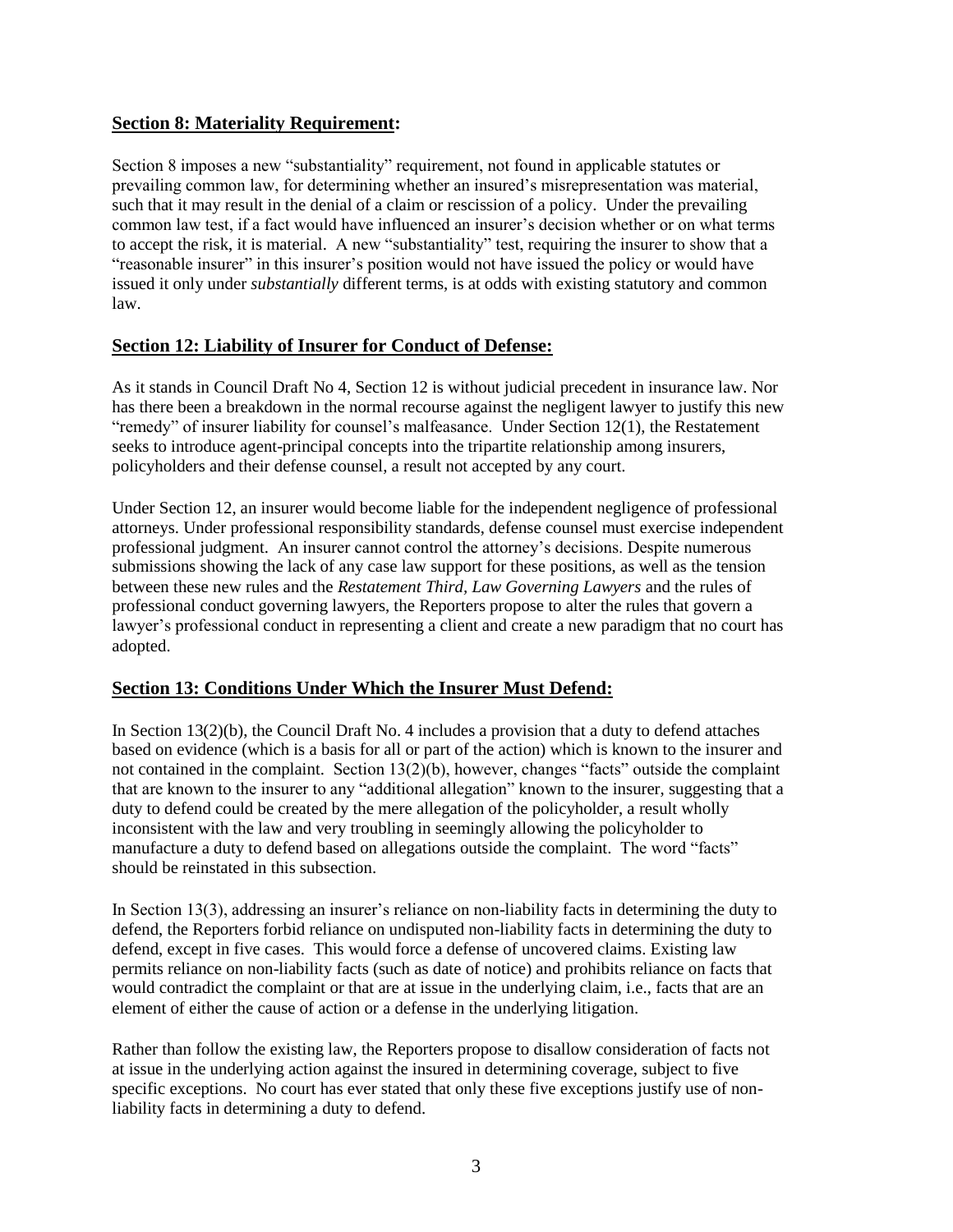The Reporters' proposal, moreover, creates a duty to defend where it otherwise would not exist particularly when the Restatement is taken as a whole. Section 18(8) would not permit withdrawal of a defense without court permission (or in certain limited circumstances), and Section 21 would not allow an insurer to recoup costs advanced for a defense even if a court later found no coverage. The combined effect of these Sections would be to force insurers to defend uncovered claims without appropriate recourse.

#### **Section 18(8): Terminating the Duty to Defend a Legal Action:**

In Section 18(8), the Restatement provides that, beyond limited circumstances principally involving final adjudication or settlement of the action, an insurer's duty to defend terminates only upon final adjudication (i.e., a court determination) that the insurer does not have a duty to defend the action. It mandates that a non-breaching insurer – who has accepted the duty to defend – can withdraw from the defense *if and only if* it satisfies one of the eight-prong tests set forth in Section 18. Under Section 18(8), if none of the other prongs apply, an insurer can *only*  cease defending with a court's permission. In other words, this subsection requires judicial adjudication for the withdrawal of a defense, even if facts become evident which clearly place the claim outside coverage.

This new rule – another example of the Restatement's antipathy toward insurers – proposes to burden insurers with substantial, unjustified defense and coverage litigation costs. It would create a judicial nightmare by incentivizing policyholders to undermine an insurer's effort to obtain judicial guidance, thereby continuing the defense (without any later right on part of the insurer to recoup costs). This approach is unsupported by the law and would have the ALI place a burden on insurers that does not exist for any other party to a private contract.

## **Section 21: Insurer Recoupment of the Costs of Defense:**

This Section discards the common law and Restatement Third, Restitution and Unjust Enrichment to forbid recoupment of defense costs advanced when it is subsequently determined that the insurer did not have a duty to defend, unless otherwise stated in the insurance policy or agreed by the insured. The Reporters argue that a "default rule" prohibiting recovery of defense costs advanced for what is determined to be an uncovered claim is appropriate when the policy does not explicitly provide for recoupment. However, when costs are advanced for what is an uncovered claim, then the payment is made outside the policy coverage and should be subject to existing legal principles regarding the right to recoupment. Those principles are the settled law of unjust enrichment, which allows for recovery, assuming the elements of unjust enrichment are shown. See, e.g., Restatement Third, Restitution and Unjust Enrichment Section 35. This is also the prevailing rule in insurance rulings.

Comment a characterizes the proposed Restatement rule with the contorted label of "the emerging state court majority rule" notwithstanding an admission that "about half the state courts that have considered the issue and a majority of federal courts making Erie predictions, have held to the contrary." In other words, a clear majority view rejects the Restatement rule, and this includes several very recent decisions such as those in Evanston Ins. Co. v. Bosski, Inc, 2017 WL 1158245 (D. Idaho 2017), James River Ins. Co. v. Arlington Pebble Creek, LLC, 188 F. Supp. 1246 (N.D. Fla. 2016), and the decision I submitted on December 21, Santa Clara Waste Water Company v. Allied World National Assur. Co., 2d Civil No. B279679 (Cal. App. 2d Dist. Dec. 20. 2017). This Restatement should not alter the existing law on recoupment, should not contradict the Restatement Third, Restitution and Unjust Enrichment, and should not camouflage the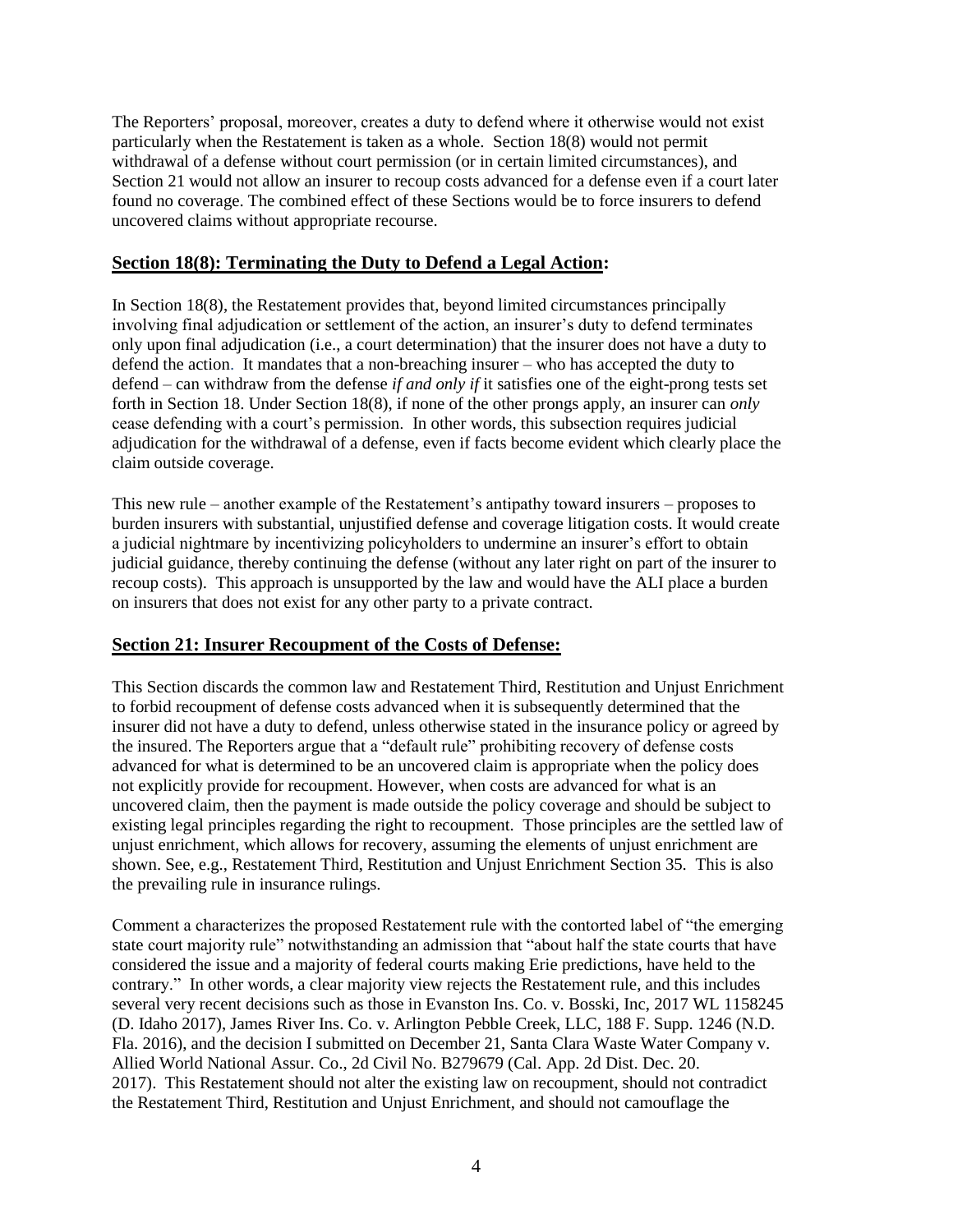innovation being proposed by calling it a "default rule," a concept not recognized in insurance law and inconsistent with the prevailing law.

# **Section 24: The Insurer's Duty to Make Reasonable Settlement Decisions:**

Section 24 addresses the basis for liability for failure to settle, and adopts a standard of reasonableness. Putting aside other objections, one thing that is needed in this Section is a clear statement that an insurer cannot be liable when the insurer has behaved reasonably. Not acknowledging that limitation would be completely inconsistent with settled law.

The Restatement should emphasize that the question is not whether any ordinarily prudent insurer would have accepted a given settlement offer (creating the impression that failure to do so was unreasonable). Rather, the question is whether an ordinarily prudent insurer would have thought that the settlement decision made by the insurer in the case at bar (i.e., to try rather than settle) was too risky. An unreasonable risk is one involving a likelihood of an unfavorable outcome out of reasonable proportion to the chance of winning. Thus, if at the time the decision is made, there is a good likelihood of a favorable outcome, then the insurer cannot be held liable in hindsight for failing to anticipate an unpredictable result. Section 24, and particularly Comment d, should be revised to make clear that an insurer that acted reasonably will not be liable for failure to settle. Further, Section 24 should be amended to make clear that the reasonableness of the insurer's decisions must be measured in relation to the covered portion of the claim.

# **Section 25: The Effect of Reservation of Rights on Settlement Rights and Duties:**

Section 25(2) proposes that, unless otherwise stated in an insurance policy or agreed to by the insured, an insurer may not demand recoupment of a settlement amount advanced on the ground that the action was not covered. In other words, this subsection reverses the law on recoupment of indemnity costs. As with Section 21, the rule advanced is contradicted by the prevailing common law approach and the Third Restatement, Recoupment and Unjust Enrichment. The comment (d) effort to distinguish the Third Restatement, Recoupment and Unjust Enrichment seems to be an imaginary wonderland in which the R3RUE's premise and conclusions "disappear once insurance law is understood to include a no-recoupment default rule." But, in reality, there is not a "no recoupment default rule" in the case law. Rather, prevailing law supports reimbursement of costs advanced by the insurer for indemnity subject to a reservation of rights, if it is later determined that no coverage exists. The attempt to distinguish R3RUE falls flat and the Restatement Section 25's rejection of the longstanding, equitable principles of unjust enrichment should be rejected.

Further, the new Council Draft No. 4 addresses, and undermines, the effect of consent to settle requirements in Section 25(3) and Comment b to Section 27. This new approach to consent requirements inappropriately dilutes the contract terms and creates unnecessary and undesirable risks of fraud, collusion, moral hazard, excessive settlements, satellite litigation, and increased premiums.

## **Section 27: Damages for Insurer Breach of Settlement Duties:**

Under Section 27, an insurer that breaches its duties in regard to settlement becomes liable for all damages awarded to the claimant at trial, regardless of the insurer's policy limits, as well as for "any other foreseeable harm." Comment *d* specifically says that the insurer must pay for punitive damages awarded against its insured, even when the insurance policy specifically excludes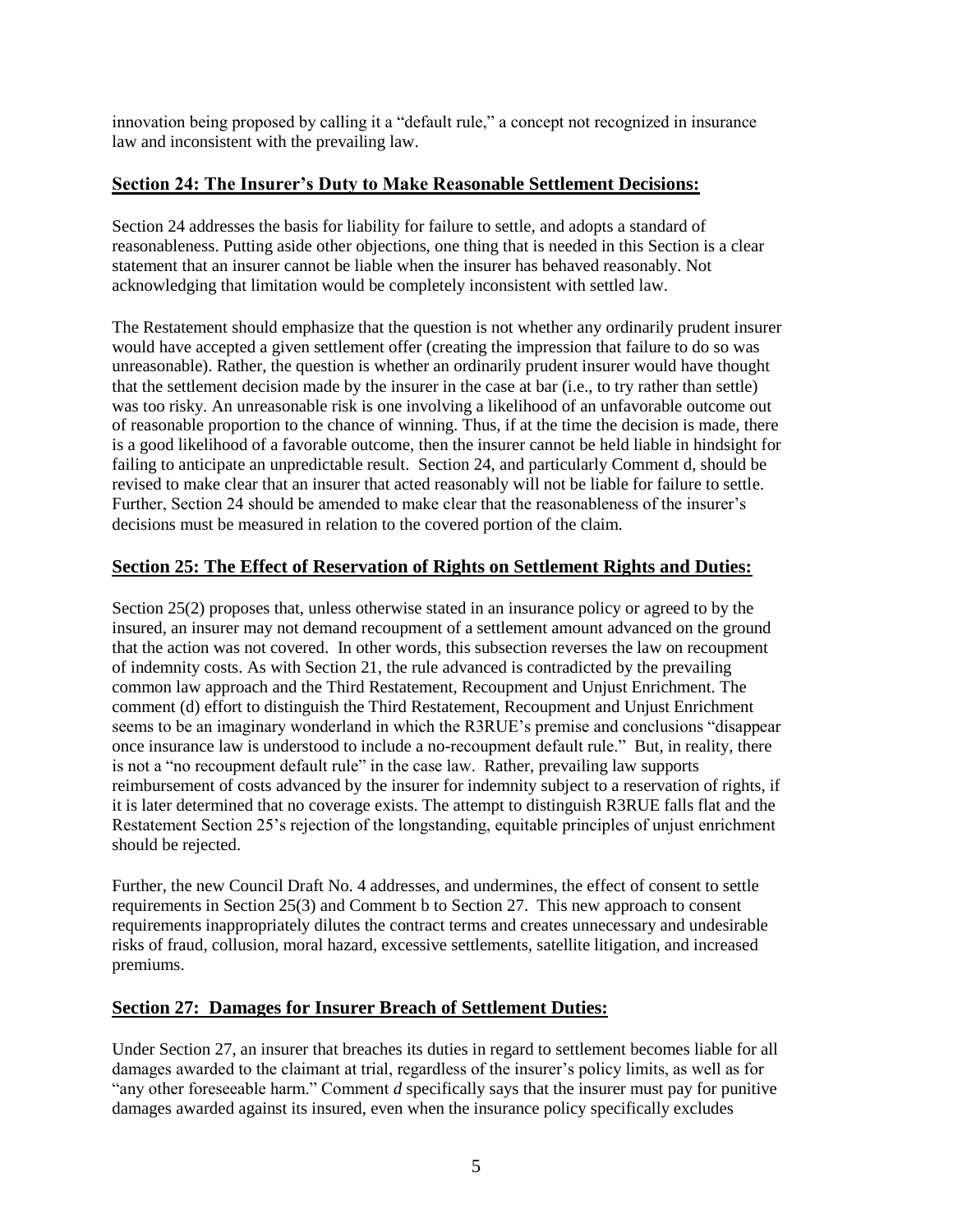punitive damages from coverage or when jurisdictions forbid insurance coverage for punitive damages. States' approaches to insurability of punitive damages are sharply divided. Moreover, in many states, statutes govern whether punitive damages are insurable. The ALI should not attempt to overturn these statutes through a Restatement. Indeed, the Reporters acknowledge in Comment e (and corresponding Reporters' Note e) that there is *no* authority for their proposed position, which rests on two dissenting opinions and what is essentially dicta in a single 1990 intermediate court legal malpractice case.

## **Section 35(2): Notice and Reporting Conditions:**

This Section proposes to change the terms of claims-made-and-reported policies: notice after expiration of the reporting deadlines in such policies will be excused if the claim is considered to be too close to the end of the policy term to permit reporting during the policy period and the policy does not contain an extended reporting period. Whether a late notice defense should be permitted in this context is a legislative judgment, or a matter of regulatory law. The ALI should not take a position on this point in a Restatement.

#### **Sections 47(4), 48(3) and 50(1): Fee-shifting:**

The ALI should not jettison the American Rule and broadly mandate that insurers pay insureds' legal fees in coverage cases. Doing so contradicts the ALI's oft-stated recognition that it is not competent to substitute its judgment in matters of public policy for the judgments made by state legislatures and courts. The Reporters have ignored numerous submissions on this issue, including the aforementioned letter from non-insurer general counsels. The ALI should not advocate one-way attorney fee shifting and Council Draft No. 4 should be amended accordingly.

## **Section 50(2): Remedies for Liability Insurance Bad Faith:**

Section 50(2) adds a new open ended remedy for bad faith, providing for "other remedies as justice requires." Comment c, however, suggests the Reporters are attempting to salvage former Section 19(2), which would have estopped an insurer from asserting coverage defenses for an unreasonable denial of a defense. Numerous submissions to the Reporters have demonstrated that forfeiture penalties are contrary to the majority rule, which does not impose automatic forfeiture of coverage defenses for *any* breach of the duty to defend. Once again the Reporters would compel insurers to pay uncovered claims. The ALI should not endorse this unlegislated penalty on insurers.

The Sections above address bedrock principles of insurance law which serve as the foundation for insurance agreements and the insurance system. It is critical that these provisions be reviewed and the problems noted be corrected before the project is finalized. They are illustrative of the issues found in the project draft, although other areas of concern can also be identified.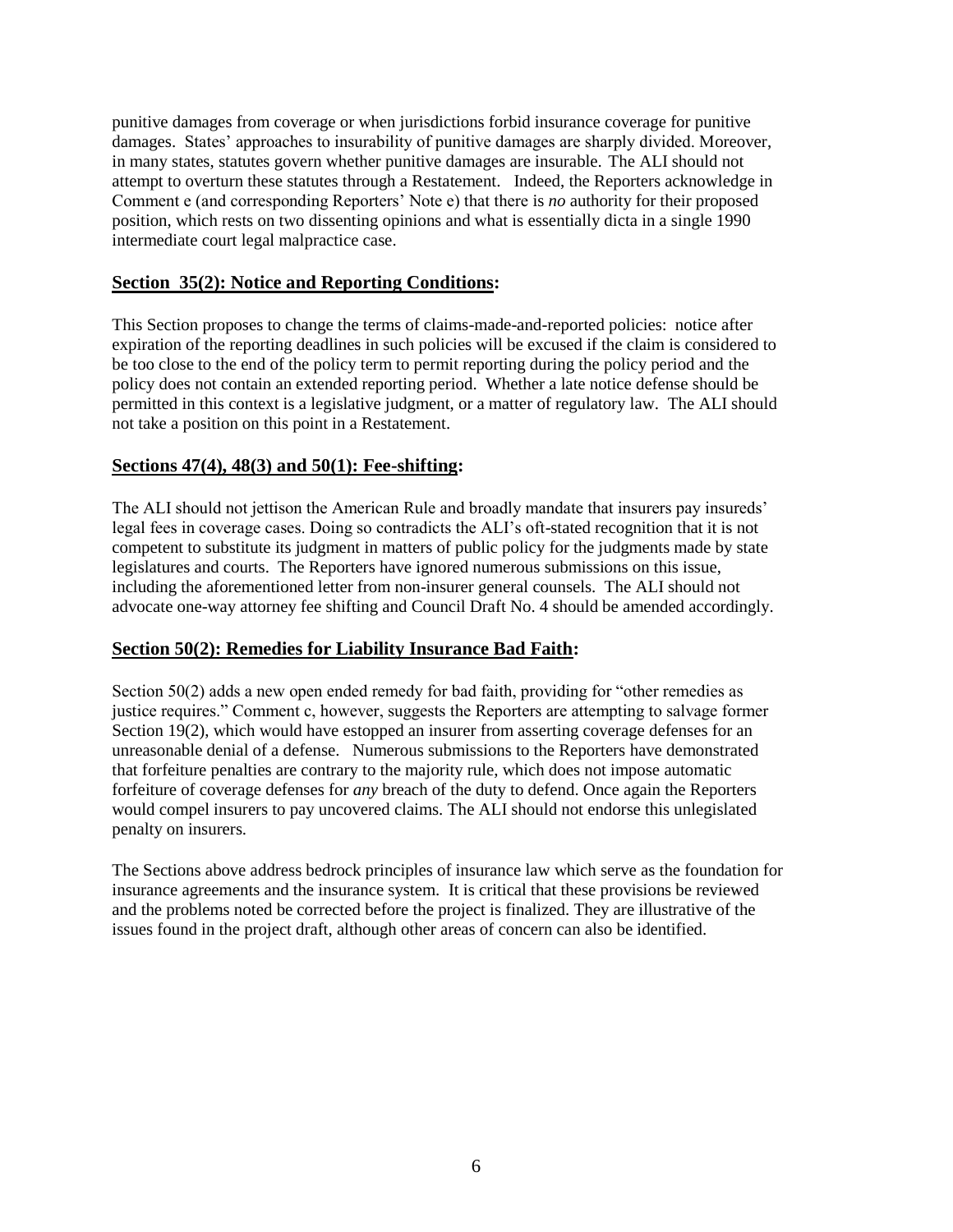# **EXCERPTED SECTIONS OF THE RESTATEMENT COUNCIL DRAFT NO. 4**

# **RULES ON POLICY INTERPRETATION**

# **§3 The Presumption in Favor of the Plain Meaning of Standard-Form Insurance-Policy Terms**

- (1) The plain meaning of an insurance policy term is the single meaning, if any, to which the language of the term is reasonably susceptible when applied to the claim at issue, in the context of the insurance policy as a whole, without reference to extrinsic evidence regarding the meaning of the term. If the term does not have a plain meaning, it is interpreted under the rules stated in §4.
- (2) An insurance-policy term is interpreted according to its plain meaning … unless extrinsic evidence demonstrates to the court that a reasonable person in the policyholder's position would give the term a different meaning. That different meaning must be one to which the language of the term is reasonably susceptible.

Council Draft No. 4, §3(20-(3) (Dec. 4, 2017), subject to revision after Council vote Jan. 2018.

# **§4 Ambiguous Terms**

- (1) An insurance policy term is ambiguous if there is more than one meaning to which the language of the term is reasonably susceptible when applied to the claim in question, without reference to extrinsic evidence regarding the meaning of the term.
- (2) When an insurance-policy term is ambiguous, the term is interpreted in favor of the party that did not supply the term, unless the other party persuades the court that this interpretation is unreasonable in light of extrinsic evidence.

Council Draft No. 4, §4(1)-(2) (Dec. 4, 2017), subject to revision after Council vote Jan. 2018.

# **§1 Definitions**

(13) A standard-form term" is a term that appears in, or is taken from, an insurancepolicy form (including an endorsement) that an insurer makes available for a nondetermined number of transactions in the insurance market.

Council Draft No. 4, §1(13) (Dec. 4, 2017)(tent. approved May 23, 2017 in Proposed Final Draft No. 4).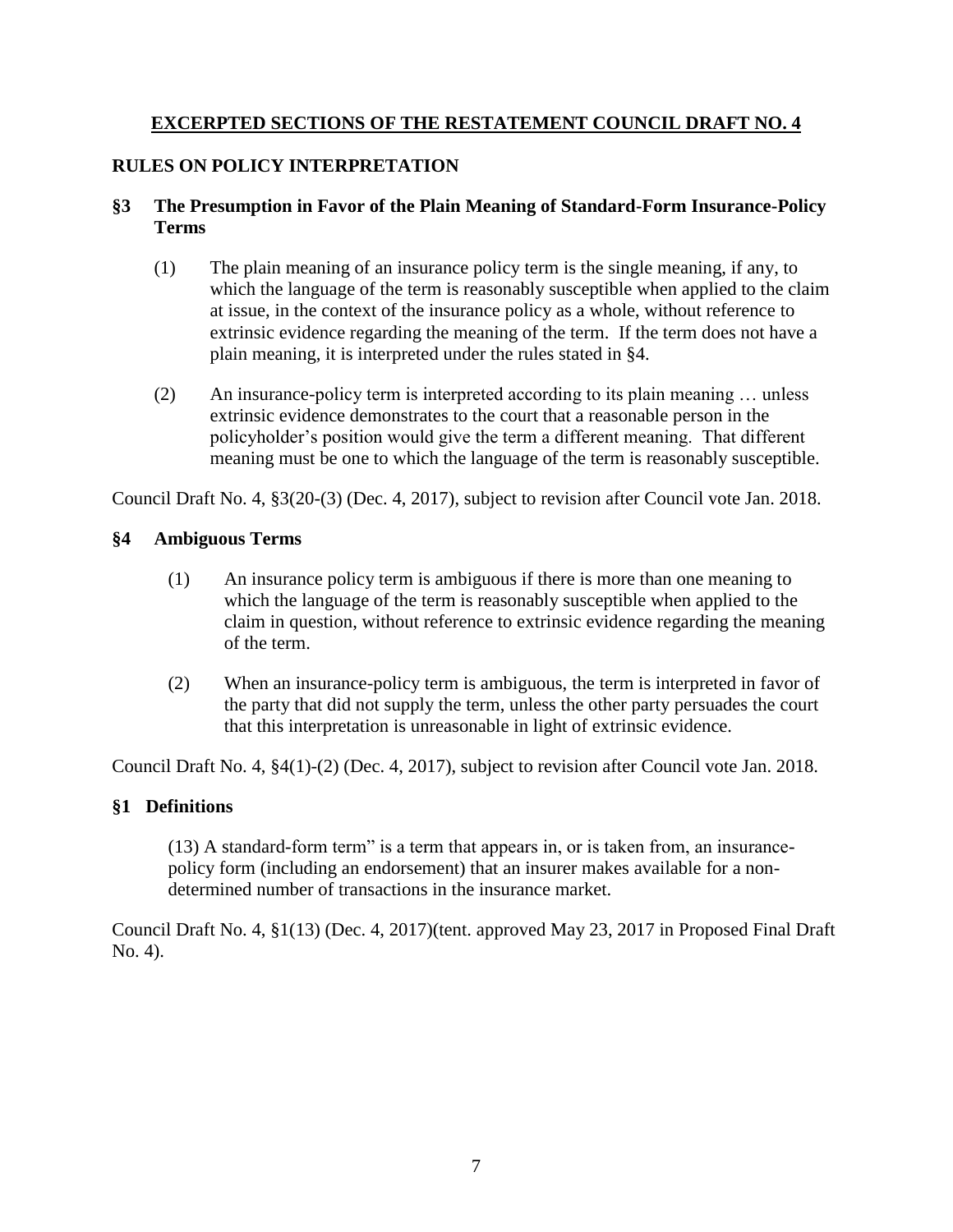# **RULES ON MISREPRESENTATION/RESCISSION**

## **§7 Standard for Misrepresentation**

(1) Any statement of fact made by a policyholder in an application for an insurance policy is a representation by the policyholder.

(2) Subject to the rules governing defense obligations, an insurer may deny a claim or rescind the applicable liability insurance policy on the basis of an incorrect representation made by a policyholder in an application for an insurance policy (hereinafter referred to as a misrepresentation) only if the following requirements are met:

- (a) The misrepresentation was material as defined in §8; and
- (b) The insurer reasonably relied on the misrepresentation in issuing or renewing the policy as specified in §9.

When the policy is rescinded under subsection (2), the insurer must return all of the premiums paid for the policy.

Council Draft No. 4, §7 (Dec. 4, 2017) (tent. Approved May 23, 2017, in Proposed Final Draft No. 4).

## **§8 Materiality Requirement**

A misrepresentation by or on behalf of an insured during the application for, or renewal of, an insurance policy is material only if, in the absence of the misrepresentation, a reasonable insurer in this insurer's position would not have issued the policy or would have issued the policy only under substantially different terms.

Council Draft No. 4, §7 (Dec. 4, 2017) (tent. Approved May 23, 2017, in Proposed Final Draft No. 4).

## **LIABILITY OF INSURERS FOR CONDUCT OF DEFENSE**

## **§12 Liability of Insurer for Conduct of Defense**

- (1) An insurer exercising its right to defend a legal action brought against an insured is subject to vicarious liability to the insured for defense counsel's negligence or other breach of professional obligation in the following circumstances:
	- (a) Defense counsel provided by the insurer to defend a legal action, who is an employee of the insurer, causes harm to the insured while acting within the scope of that employment; or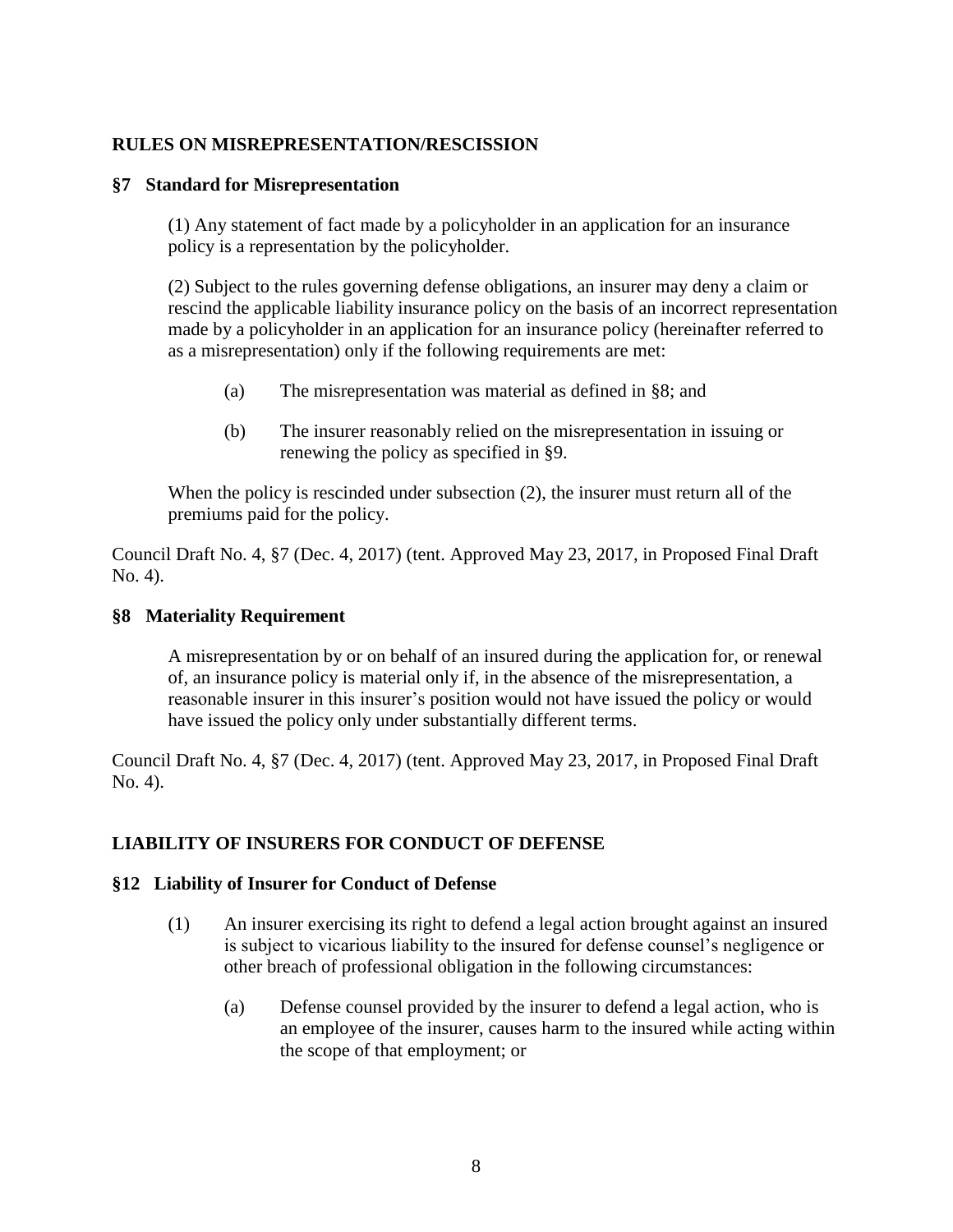(b) Defense counsel provided by the insurer to defend a legal action is not an employee of the insurer, causes harm to the insured while acting with the apparent authority of the insured.

Council Draft No. 4 §12(1) (Dec. 4, 2017) (subject to revision after Council vote Jan. 2018).

# **SCOPE OF DUTY TO DEFEND**

#### **§13 Conditions Under Which the Insurer Must Defend**

- (2) (b) Any additional allegation known to the insurer, not contained in the complaint or comparable document stating the legal action, that a reasonable insurer would regard as an actual or potential basis for all or part of the action.
- (3) The insurer must defend until its duty to defend is terminated under §18 by declaratory judgment or otherwise, unless facts not at issue in the legal action for which coverage is sought and as to which there is no genuine dispute establish that:
	- (a) The defendant in the action is not an insured under the insurance policy pursuant to which the duty to defend is asserted;
	- (b) The vehicle or other property involved in the accident is not covered property under a liability insurance policy pursuant to which the duty to defend is asserted and the defendant is not otherwise entitled to a defense;
	- (c) The claim was reported late under a claims-made-and-reported policy such that the insurer's performance is excused under the rule stated in  $\S 35(2)$ ;
	- (d) The action is subject to a prior and pending litigation exclusion or a related claim exclusion in a claims-made policy; or
	- (e) There is no duty to defend because the insurance policy has been properly cancelled.

## **§18 Terminating the Duty to Defend a Legal Action**

An insurer's duty to defend a legal action terminates only upon the occurrence of one or more of the following events:

\* \* \* \*

(8) Final adjudication that the insurer does not have a duty to defend the action.

Council Draft No. 4 §18 (Dec. 4, 2017; tent. approved May 23, 2017, in Proposed Final Draft No. 4).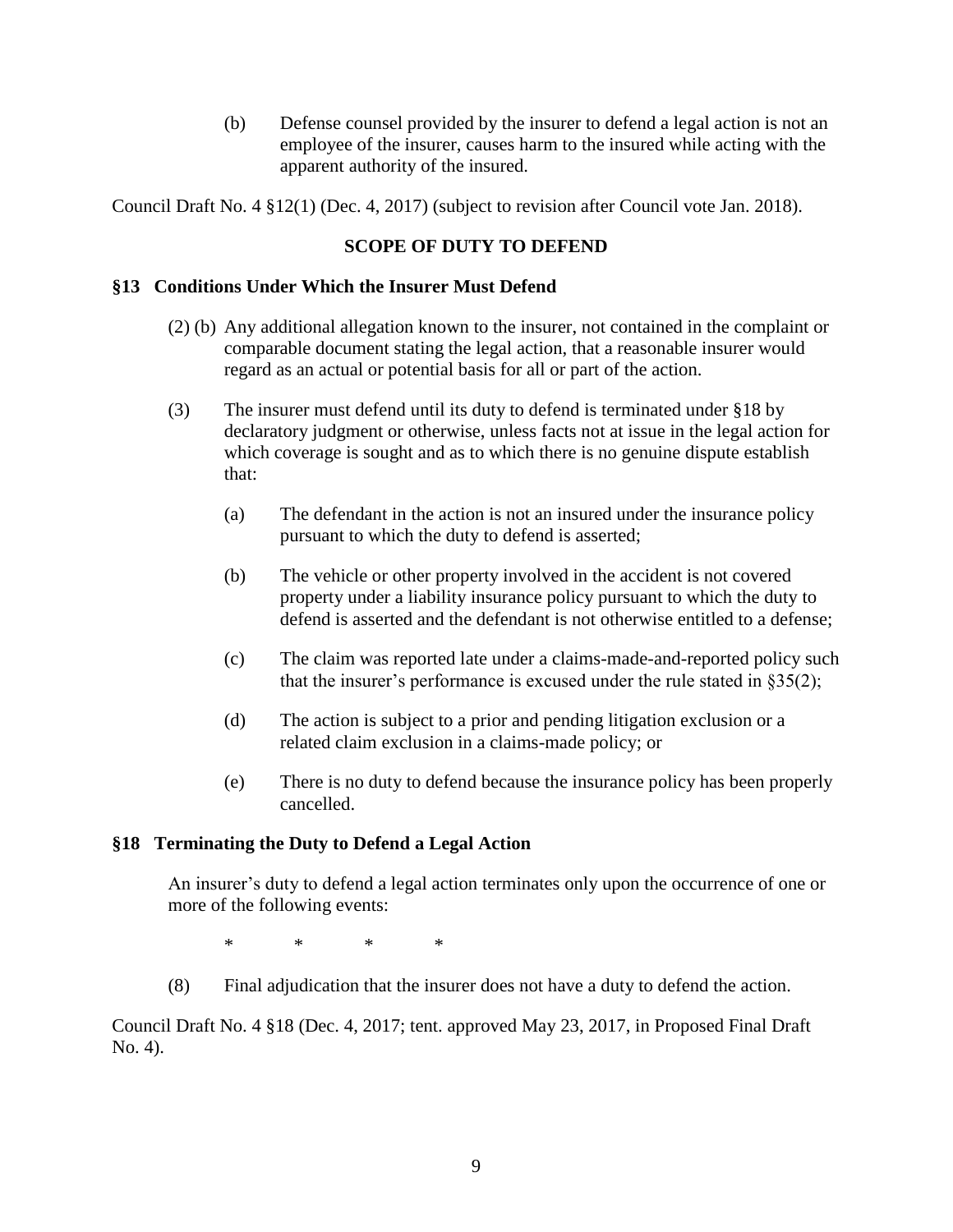## **§21 Insurer Recoupment of the Costs of Defense**

Unless otherwise stated in the insurance policy or otherwise agreed to by the insured, an insurer may not seek recoupment of defense costs from the insured, even when it is subsequently determined that the insurer did not have a duty to defend or pay defense costs.

Council Draft No. 4 §21 (Dec. 4, 2017; tent. approved May 23, 2017, in Proposed Final Draft No. 4).

# **RULES RELATING TO SETTLEMENT RIGHTS AND OBLIGATIONS**

# **§24 The Insurer's Duty to Make Reasonable Settlement Decisions**

When an insurer has the authority to settle a legal action brought against the insured, or the authority to settle the action rests with the insured but the insurer's prior consent is required for any settlement to be payable by the insurer, and there is a potential for a judgment in excess of applicable policy limit, the insurer has a duty to the insured to make reasonable settlement decisions.

A reasonable settlement decision is one that would be made by a reasonable insurer that bears the sole financial responsibility for the full amount of the potential judgment.

An insurer's duty to make reasonable settlement decisions includes the duty to make its policy limits available to the insured for the settlement of a covered legal action that exceeds those policy limits if a reasonable insurer would do so in the circumstances.

Council Draft No. 4 §24 (Dec. 4, 2017; tent. approved May 23, 2017, in Proposed Final Draft No. 4).

# **§25 The Effect of a Reservation of Rights on Settlement Rights and Duties**

- (2) Unless otherwise stated in an insurance policy or agreed to by the insured, an insurer may not settle a legal action and thereafter demand recoupment of the settlement amount from the insured on the grounds that the action was not covered.
- (3) When an insurer has reserved the right to contest 1 coverage for a legal action, the insured may settle the action without the consent of the insurer and without violating the duty to cooperate or other restrictions on the insured's settlement rights contained in the policy, provided the following requirements are met:
	- (a) The insurer is given a reasonable opportunity to participate in the settlement process;
	- (b) The insurer declines to withdraw its reservation of rights after receiving prior notice of the proposed settlement;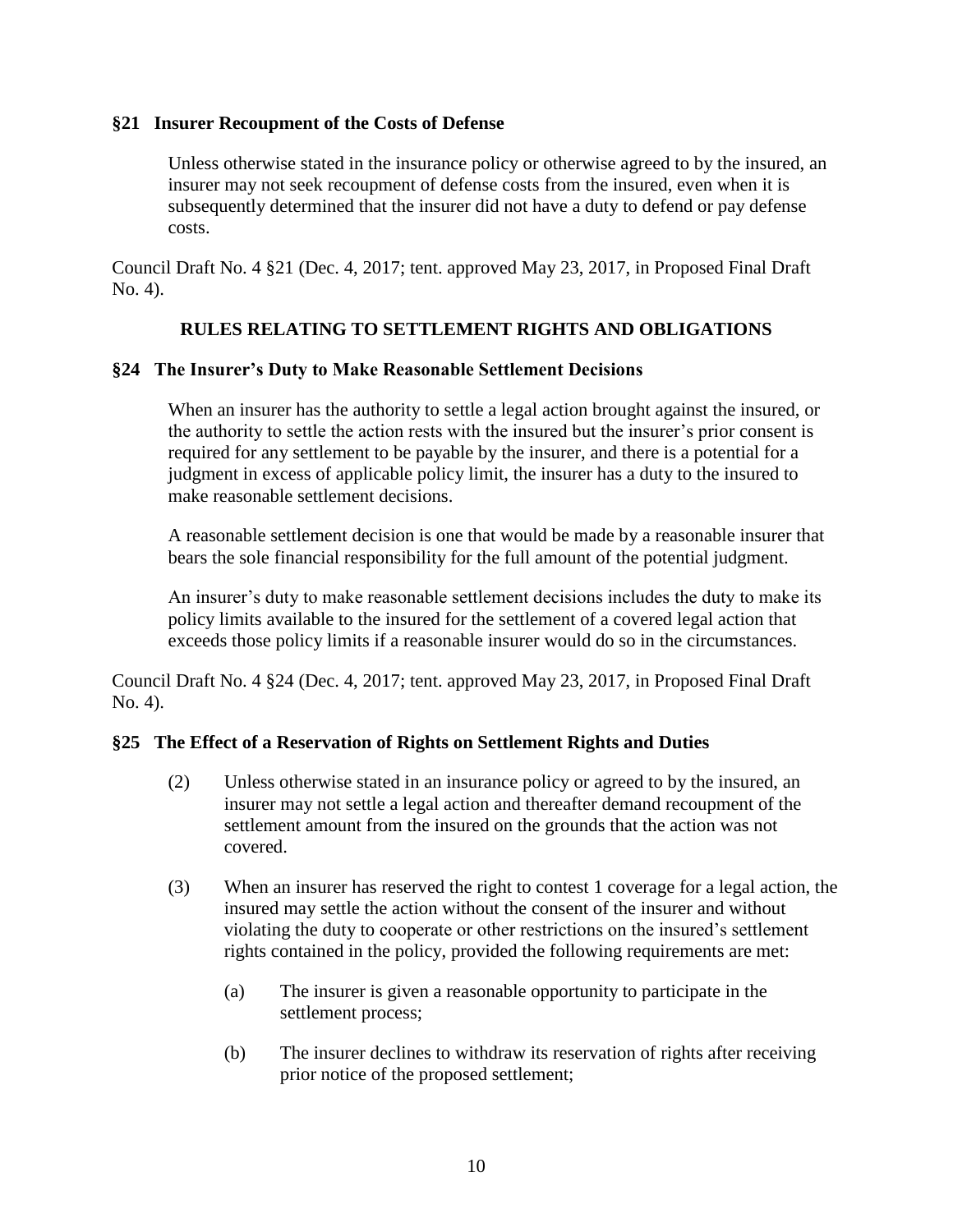- (c) It would be reasonable for a person who bears the sole financial responsibility for the full amount of the potential covered judgment to accept the settlement; and
- (d) If the settlement includes payments for damages that are not covered by the liability insurance policy, a reasonable portion of the settlement is allocated to the insured component of the action.

Council Draft No. 4 §25 (Dec. 4, 2017; tent. approved May 23, 2017, in Proposed Final Draft No. 4).

# **§27 Damages for Breach of the Duty to Make Reasonable Settlement Decisions**

An insurer that breaches the duty to make reasonable settlement decisions is subject to liability for any other foreseeable harm caused by the insurer's breach of the duty.

Council Draft No. 4 §27 (Dec. 4, 2017).

# **RULES RELATING TO EXHAUSTION AND ALLOCATION**

# **§39 Excess Insurance: Exhaustion and Drop Down**

When an insured is covered by an insurance policy that provides coverage that is excess to an underlying insurance policy, the following rules apply, unless otherwise stated in the excess insurance policy:

The excess insurer is not obligated to provide benefits under its policy until the underlying policy is exhausted.

The underlying policy is exhausted when an amount equal to the limit of that policy has been paid to claimants for a covered loss, or for other covered benefits subject to that limit, by or on behalf of the underlying insurer or the insured.

If the underlying insurer is unable to perform, whether because of insolvency or otherwise, the excess insurer is not obligated to provide coverage in the place of the underlying insurer.

Council Draft No. 4, §39 (Dec. 4, 2017).

# **§41 Allocation in Long-Tail Harm Claims Covered by Occurrence-Based Policies**

- (1) Except as stated in subsection (2), when indivisible harm occurs over multiple years, the amount of any judgment entered in or settlement of any liability action arising out of that harm is subject to pro rata allocation under occurrence-based insurance policies as follows:
	- (a) For purposes of determining the share allocated to any occurrence-based liability insurance policy that is triggered by harm during the policy